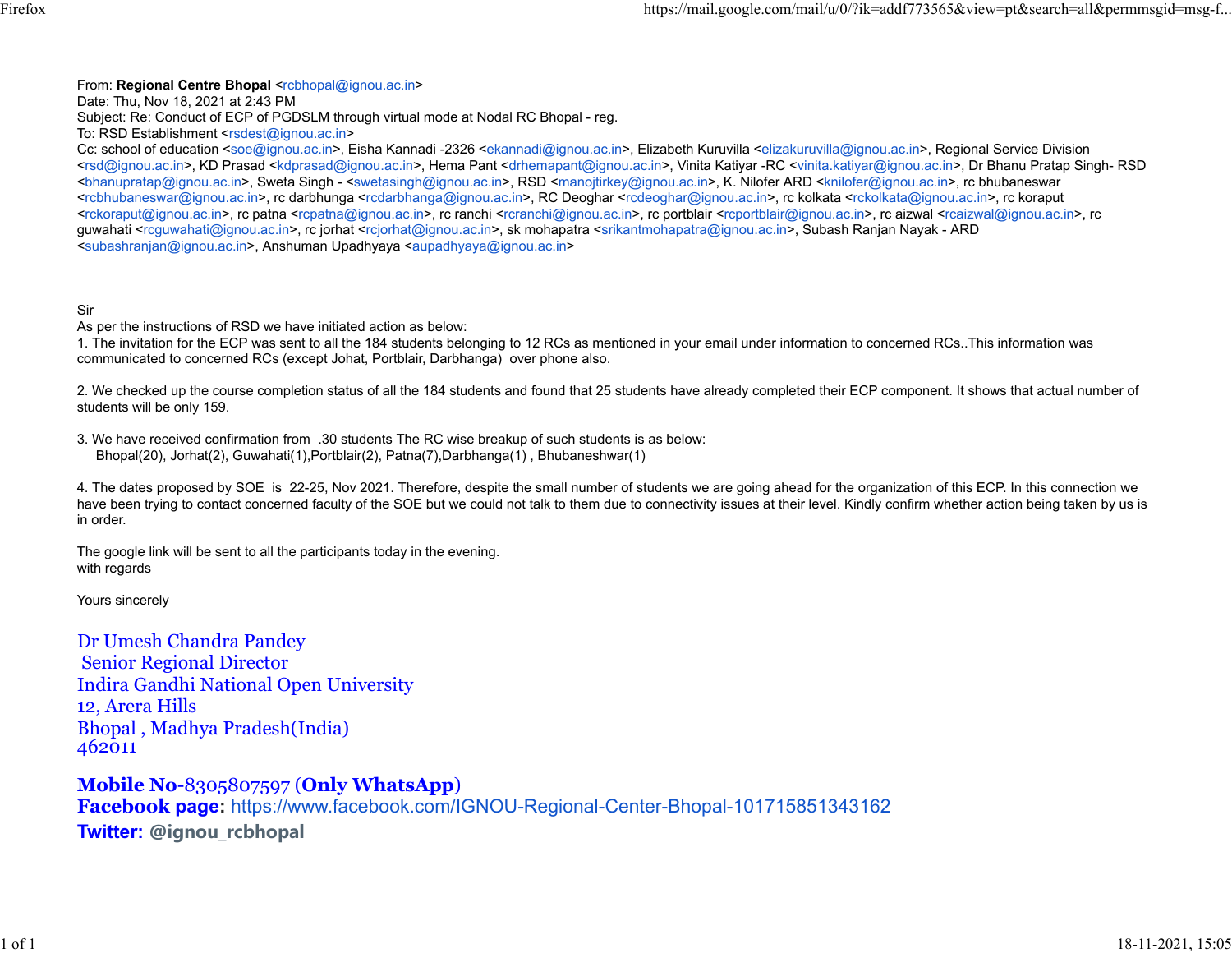## **ECP-PGDSLM (online) (Month) 2021**

## **SCHOOL OF EDUCATION**

|       | Session I<br>11.00A.M.-12.00 P.M.                                                   | <b>Session II</b><br>12.00P.M.-1.00 P.M.                           | 1 p.m.<br>2 p.m. | <b>Offline Activities</b><br>2.00P.M.-5.00 P.M.                                                                 |
|-------|-------------------------------------------------------------------------------------|--------------------------------------------------------------------|------------------|-----------------------------------------------------------------------------------------------------------------|
| Day 1 | <b>MES-005</b><br><b>Transactional Analysis</b>                                     | <b>MES-004</b><br>Conflict<br>Management                           |                  | Students will do activities given by the resource<br>person, write a report and mail to the resource<br>person. |
| Day 2 | <b>MES-006</b><br><b>Constructivist Approach</b><br>to Teaching-Learning<br>Process | <b>MES-006</b><br>Managing Teaching-<br>Learning Aids              | B<br>e           | Students will do activities given by the resource<br>person, write a report and mail to the resource<br>person. |
| Day 3 | <b>MES-007</b><br>Sources of Funds<br>$\&$<br><b>Resource Mobilization</b>          | <b>MES-007</b><br>Principles of Financial<br>Management in Schools | a<br>k           | Students will do activities given by the resource<br>person, write a report and mail to the resource<br>person. |
| Day 4 | <b>MES-008</b><br>School Development<br>Plans                                       | <b>MES-008</b><br>Managing Pluralism in<br>Classrooms              |                  | Students will do activities given by the resource<br>person, write a report and mail to the resource<br>person. |